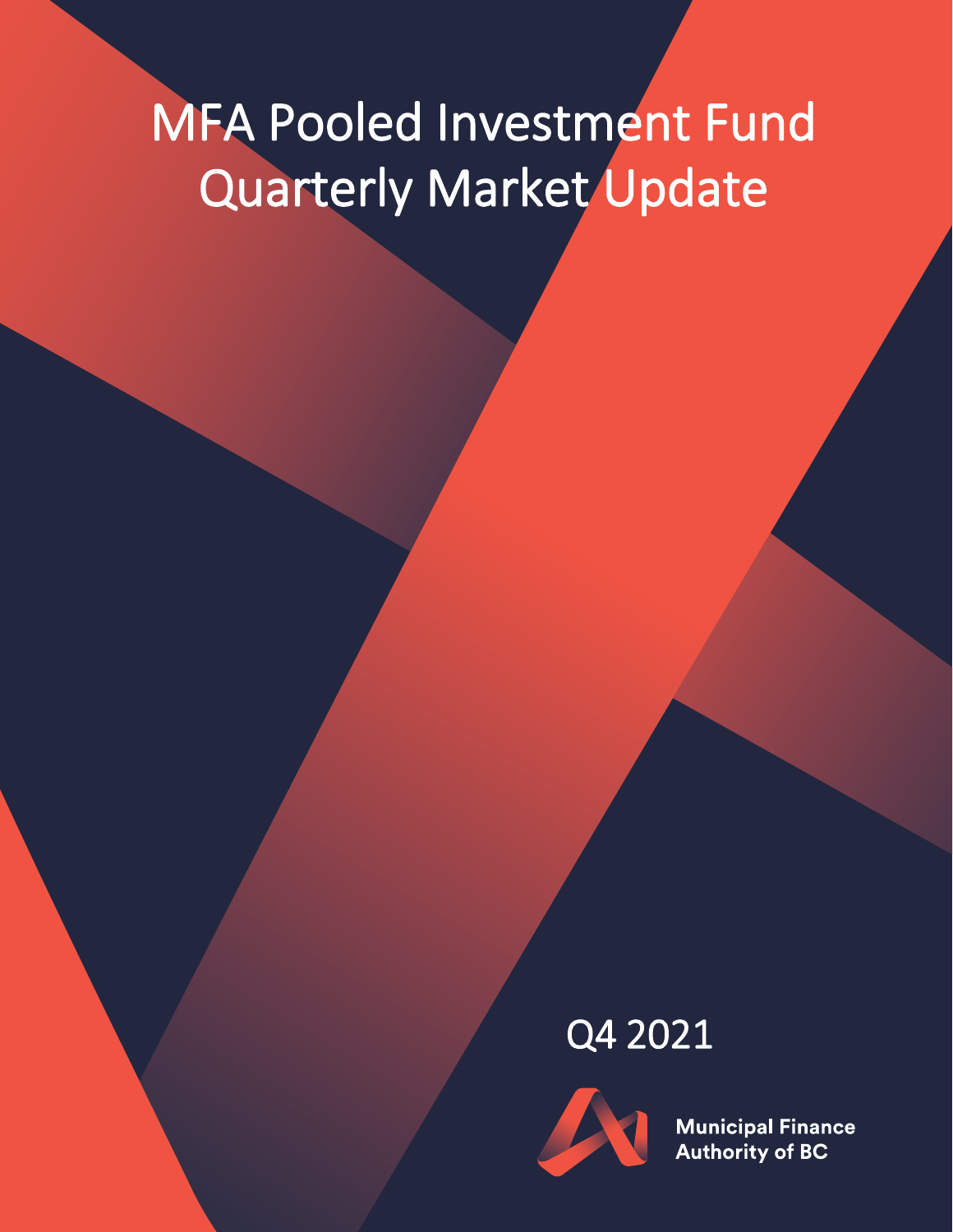

### MFA Pooled Investment Fund Quarterly Market Update *As of December 31, 2021*

#### *Interest Rates*

The global economic recovery continued over the fourth quarter, though some headwinds have begun to develop that may adversely impact the economic outlook. The emergence of the new COVID-19 variant, Omicron, has led to greater uncertainty surrounding growth, although the economic impact will depend largely on the actions taken by governments to battle rising case rates. Further, we continued to see high inflation data over the quarter as supply chain constraints remained a factor for many goods. In response to these price pressures and the continued strong economic performance, we saw a shift in central bank communications globally, signalling that a less accommodative monetary policy stance is closer than previously expected. As such, Government of Canada (GoC) bond yields experienced heightened volatility over the quarter, with shortterm yields rising meaningfully following a shift in forward guidance from the Bank of Canada (BoC) in late October. This accelerated market expectations for when the BoC would begin to increase its policy rate, as well as the pace of policy rate increases thereafter. Long-term yields were fairly stable for most of the quarter until the emergence of Omicron, which led to a risk-off tone and resulted in a modest decrease in long-term yields to end the quarter.

Looking forward, the bond market expects short-term yields to rise to a greater degree than long-term yields over the next year. This is largely driven by market expectations that the BoC will begin to normalize policy rates from current ultra-accommodative levels as early as the second quarter of 2022. We believe that yields will continue to exhibit heightened volatility in the near term as a multitude of factors influences the direction and magnitude of yield changes, particularly central bank monetary policy and the future path of the economic recovery. This volatility will provide opportunities for value added through active management.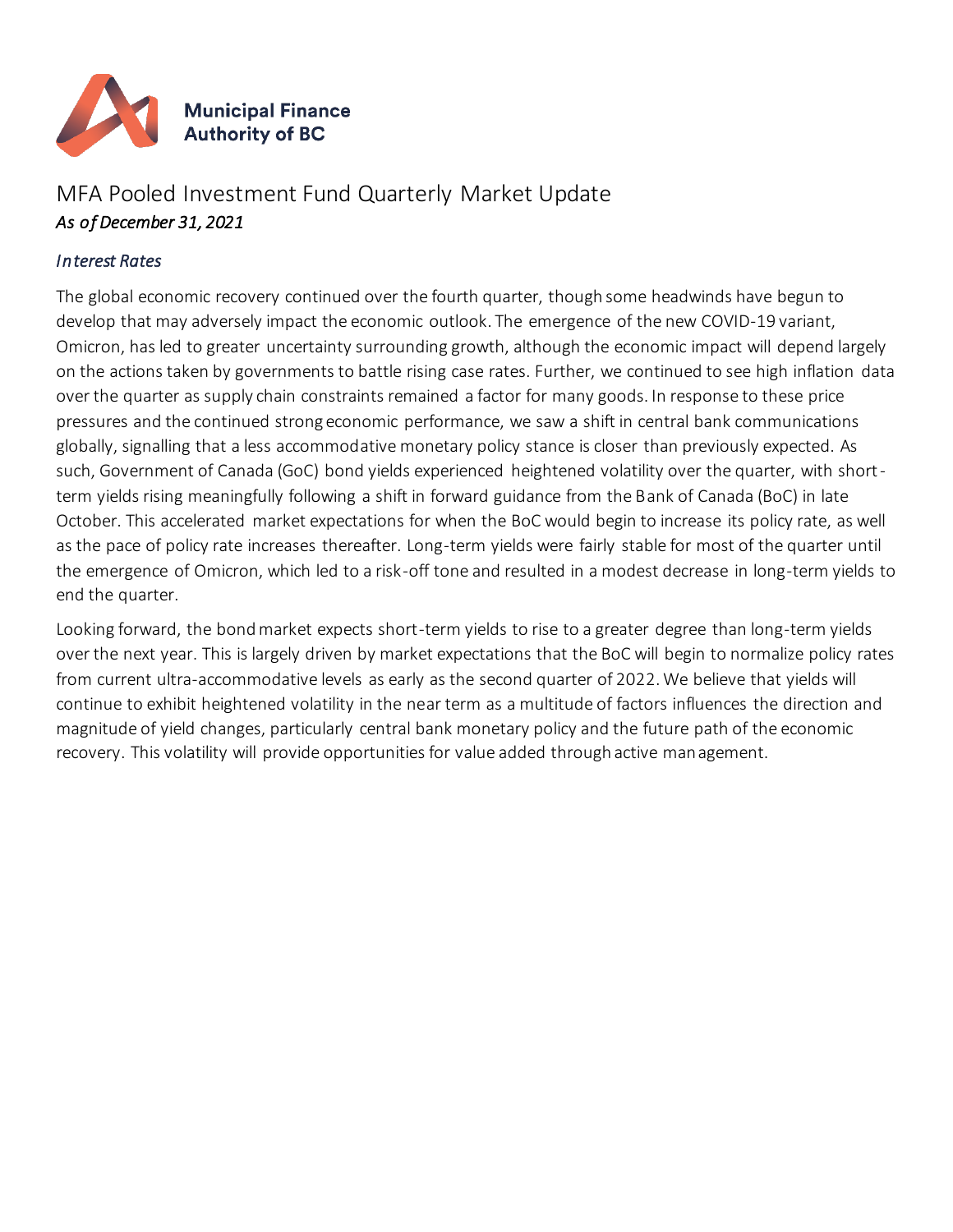#### *Real Return Bonds*

The annual inflation rate, as measured by headline Consumer Price Index (CPI), accelerated to 4.7% in November, marking its highest level since a brief spike in 2003 and exceeding the BoC's upper inflation range of 1–3% for the eighth consecutive month. Market consensus is for above average inflation to persist over the short term, driven by a combination of surging demand and supply chain disruptions. Despite headline CPI hovering above the BoC's upper inflation range, the central bank thus far has tolerated the higher inflation print in an effort to offset the very low inflation levels experienced in 2020. In effect, this will allow the BoC to achieve an average inflation rate within its target range.

During the quarter, the bond market's expectations for long-term inflation (estimated as the difference in yield between a nominal and a real return bond) rose to levels not seen since 2015. Subsequently, inflation expectations reversed course, but managed to end the quarter 0.1% higher than where they began. Over the medium term, we believe inflation expectations are likely to continue moving higher as they remain below the BoC's 2% midpoint target range.

#### *Quasi-Government Bonds*

Canada's largest provinces benefitted from a reduction to their fiscal debt projections, driven by stronger-than-expected revenues and lower-than-anticipated outlays, erasing over \$38 billion of forecasted debt from their fiscal budgets. On the back of declining funding needs, provincial new issuance slowed in the fourth quarter to \$14 billion compared to an average of \$30 billion in the first three quarters of the year. The market easily digested the modest amount of new supply, and provincial spreads remained broadly unchanged over the quarter. Looking forward, the improved fiscal trajectory, coupled with a reduction in borrowing needs, should remain supportive for provincial spreads.

**Net Improvement in Provincial Budget Balances vs Budget 2021**



Source: NBF Economics and Strategy

\* Future FYs refer only to Ontario, Quebec, and Alberta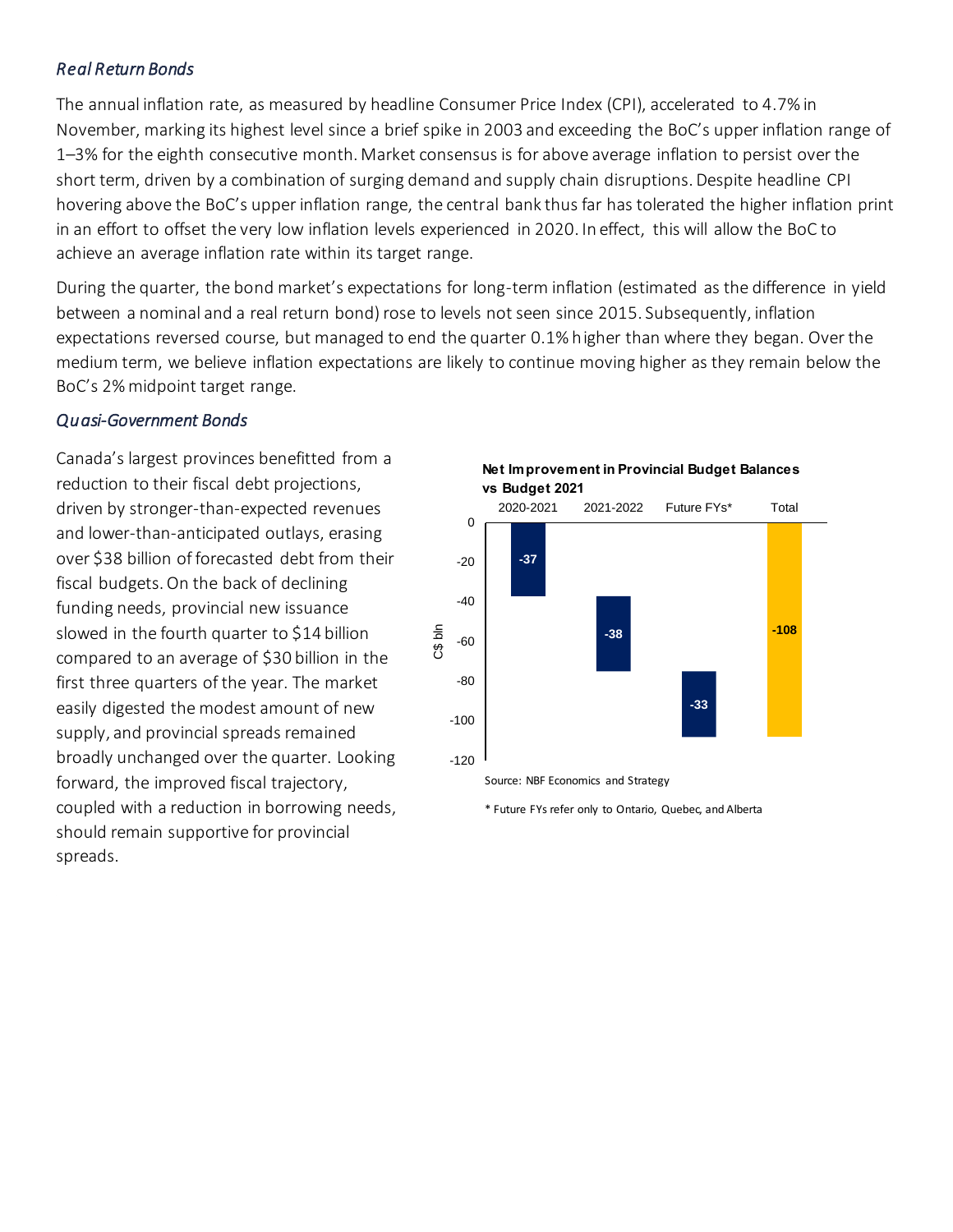#### *Investment Grade Corporate Bonds*

Corporate earnings remained robust alongside continued progress on the economic recovery front. Issuance remained strong in the fourth quarter with approximately \$33 billion of new supply coming to market as businesses continued to take advantage of accommodative financing conditions. This wraps up a record-setting year during which we saw \$133 billion of new supply in the primary market, comfortably ahead of the 10 year average of \$107 billion. Along with the elevated issuance, demand for credit remained healthy, supporting valuations. Combined with the news surrounding the emerging Omicron variant and a more



hawkish stance from central banks, spread levels widened only slightly during the quarter. That said, spreads remain tighter than their long-term average but reasonable given the supportive technical backdrop.

From a fundamental standpoint, we remain concerned about increasing debt levels in the Canadian economy among consumers and corporations. The amount that Canadian households owe relative to how much they earn rose in the third quarter, pushed higher by growing mortgage debt. The household debt-to-disposableincome ratio reached 177% in Q3 2021 – up 0.5% from the previous quarter. However, consumers are still flush with cash, which represents potential for both investment and re-opening spending, a tailwind for risk assets. On the corporate side, the biggest potential headwind remains the elevated merger and acquisition activity funded by debt as ambitious businesses pursue growth.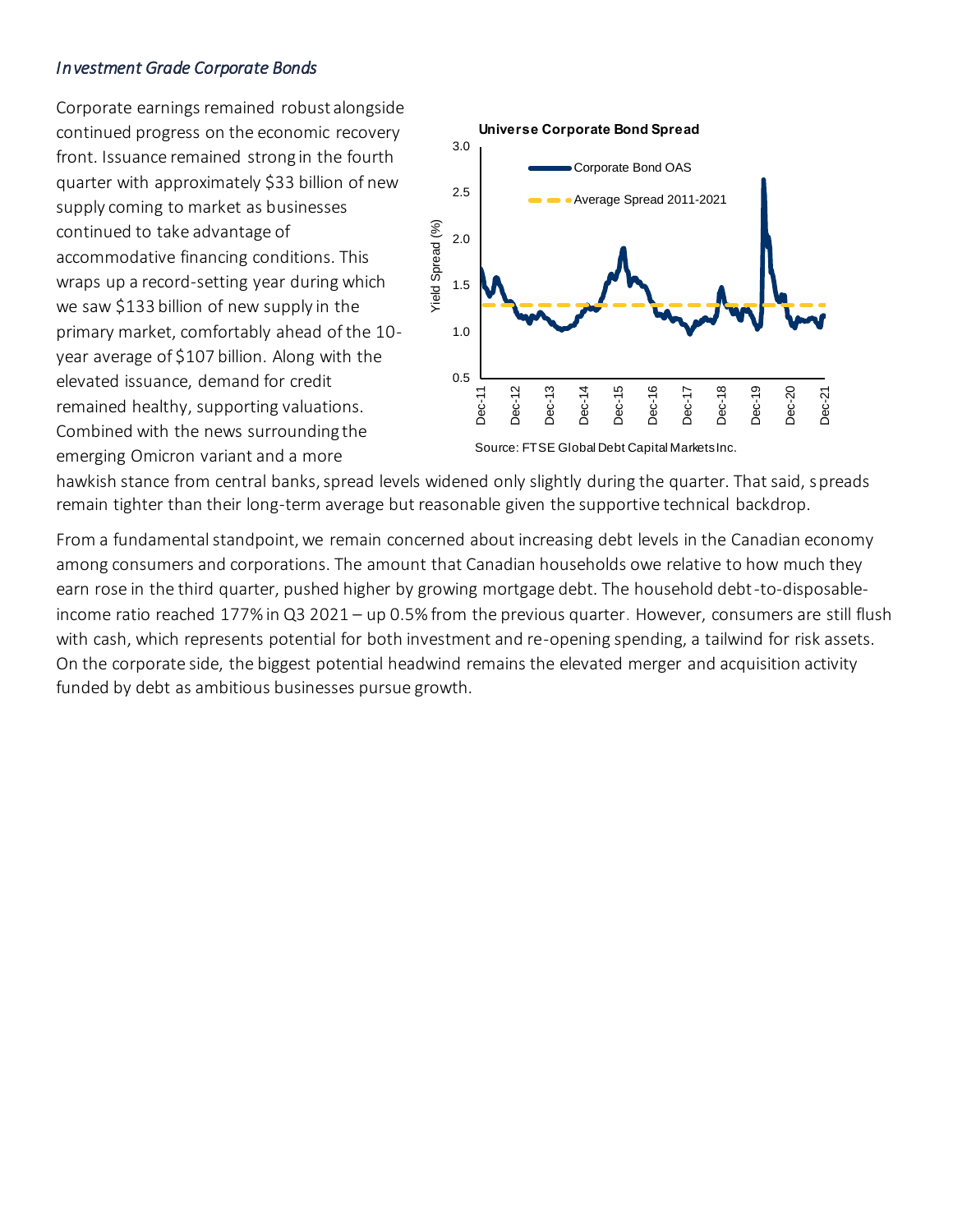#### *High Yield Corporate Bonds*

Despite a volatile fourth quarter, high yield bonds performed reasonably well and once again contributed positively to portfolio performance. High yield spreads broke their steady-state of the last few quarters by widening in November on concerns over Omicron and a hawkish pivot from the Fed, before rallying in December. Ultimately, spreads ended the quarter at approximately 310 basis points, which is slightly below where they started the quarter and meaningfully below where they began the year.

High yield issuance was robust early in the quarter before risk-off sentiment softened demand and increased funding costs. However, this late pause did not stop issuance from handily surpassing last year's record level, largely due to



Source: Bloomberg. US High Yield spread represented by ICE BofA Merrill Lynch US High Yield index. US high yield default rate represented by ICE BofA Merrill Lynch US High Yield index to Dec 31 2019, JPMorgan Jan 31 2020 to current

the frantic pace of the first three quarters as corporations raced to raise capital ahead of accelerated tapering and anticipated interest rate hikes from the Fed. The fact that high yield spreads were able to remain at low levels in the face of record issuance speaks to strong investor appetite for yield.

Despite ongoing supply chain bottlenecks, corporate earnings were generally strong across high yield issuers, with more surprising to the upside than the downside. Companies expressed concerns about cost inflation and global supply chain hiccups, which are expected to continue into 2022. These issues appear manageable barring a policy mistake by a more hawkish Fed or a meaningful increase of serious COVID cases. With oil prices having stabilized above \$70/barrel, high yield defaults continue to be negligible, with only a single U.S. high yield bond default in the fourth quarter. The annual default rate declined to 0.3%, its lowest level since 2007.

#### *Mortgages*

The commercial real estate market entered 2021 with significant demand from both borrowers and lenders to put cash to work. As such, investment activity proved very strong through the first three quarters of 2021 (fourth quarter data is not yet available), reaching an all-time record of \$15.8 billion in non-M&A real estate investment volumes in Q3 2021, an increase of 146% over the same period in 2020. <sup>1</sup> The most active areas of the market have been multi-residential and industrial, with investment volumes 52% and 60% in excess of their three-year trailing averages, respectively.<sup>2</sup> The high commercial real estate investment volumes are a positive for lenders, as more activity creates increased lending options. The increased universe of lending opportunities was important, as strong demand from lenders translated into a very competitive commercial mortgage lending market, an environment we expect to continue into 2022. In this environment, mortgage spreads tightened by 9 bps and 57 bps over the quarter and year, respectively.

The COVID-19 pandemic caused an abrupt, widespread shift to remote working arrangements for a large portion of office-based businesses as Canadians did their best to stay home and practice physical distancing. While increased foot traffic has been observed in 2021 for most urban cores, office towers have yet to

 $\overline{a}$ 1 CBRE Investment Marketview Q3 2021

<sup>2</sup> CBRE Investment Marketview Q3 2021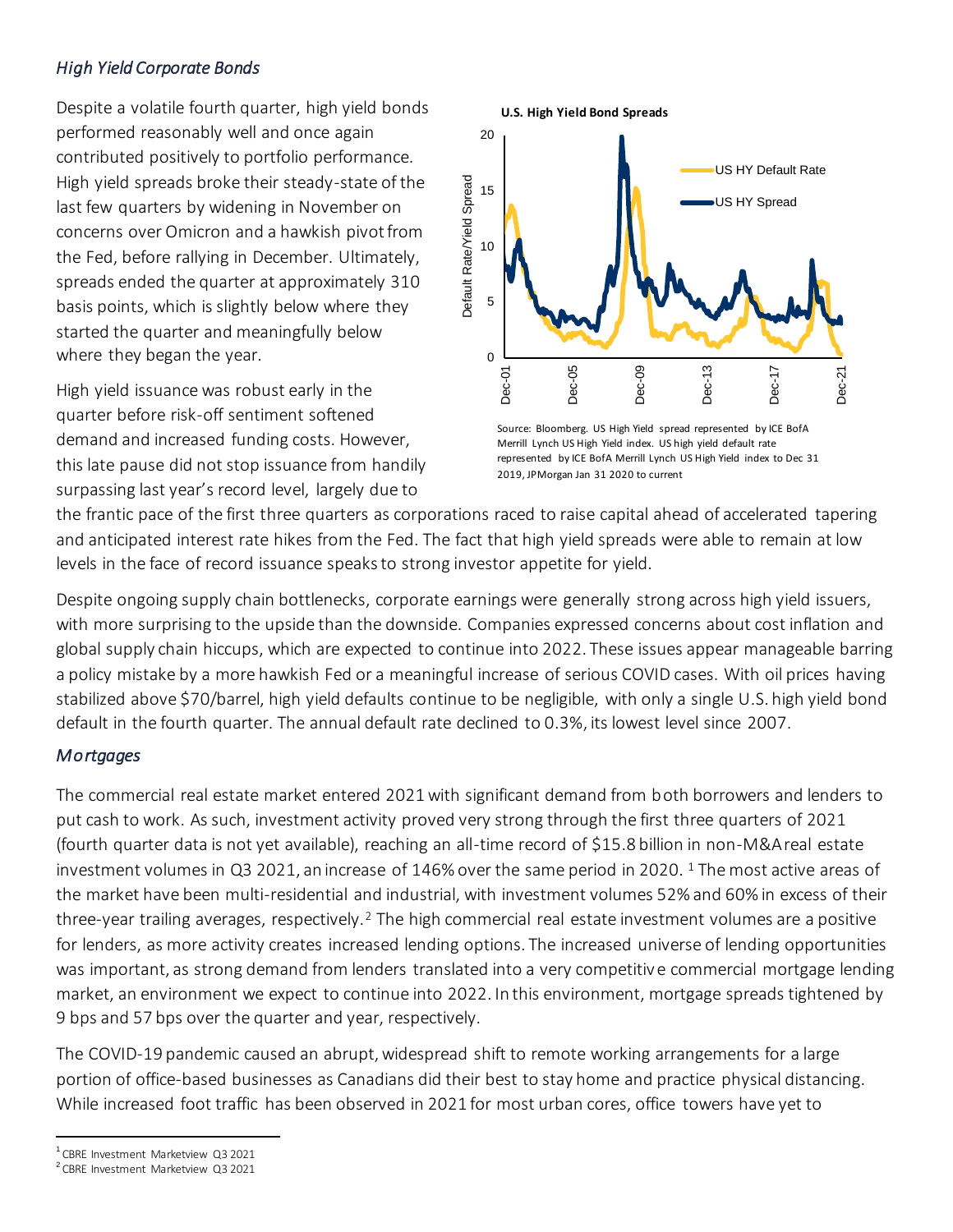experience the same resurgence. According to a recent Colliers survey, only 51% of businesses currently have their employees back in the office in some capacity.<sup>3</sup> However, the same survey also found that 85% of the companies expect to have their workers return to office in 2022, at least part of the time. While encouraging, leasing activity reports suggest most office tenants remain in wait-and-see mode, focusing on back-to-work programs while deferring leasing decisions until it is time for a lease renewal. This has contributed to stable office rents in most markets across the country.

Retail businesses struggled in 2020 as a result of the pandemic; however, consumers have generated substantial growth for the sector in 2021. Retail sales year-to-date as of October 2021 are 12.7% higher than the prior-year period, and preliminary data for November is encouraging.<sup>4</sup> Growth of the retail sector is expected to be challenged by continued global supply chain issues and labour shortages within service-oriented retail in 2022. Delays and increased prices for key materials are already limiting what Canadian manufacturers can produce and hence what retailers are able to sell. However, despite these pressures, the medium- and long-term fundamentals for the sector have improved

Industrial real estate has continued to perform very well in 2021, as increased adoption of online shopping has necessitated an increase in the square footage for storage and distribution facilities, fueling demand for industrial warehouses. This has contributed to the national availability rate hitting an all-time low and average asking rent increasing 6.3% year-to-date.<sup>5</sup> While developers have remained bullish with 34.1 million square feet of industrial currently under construction across the country, the entire development pipeline would increase existing inventory by less than 2%, and projects under construction that are scheduled to be delivered in 2022 are already 63% pre-leased.<sup>6</sup> Taken together, the low vacancies and significant rental growth appreciation experienced in most markets have created an environment for stable and growing cash flows to support mortgage debt payments.

As the Canadian economy has taken off in 2021, so has the multi-residential sector, experiencing both rental price growth and falling vacancy as labour market conditions have improved and immigration has rebounded to pre-pandemic levels. Although the recent emergence of Omicron may cause a short-term setback to the sector's strong performance, mid- and long-term fundamentals are positive. Rental housing demand is expected to continue to be fueled by the Canadian government's increased immigration target levels for 2022 and 2023, and affordability issues continue to make renting the preferred option for many would-be first-time home buyers. Also supporting the sector's outlook has been the struggles of developers to deliver new supply to the market. Taken together, we view this supply-demand imbalance as a strong indicator that there is room for further rental growth, which will strengthen the debt service abilities of multi-residential borrowers.

Investing in mortgages should be viewed over a longer investment horizon given the inherent illiquidity of private markets. A majority of commercial real estate value is derived from the long-term income generated by these assets. While competition in the commercial mortgage lending market has put downward pressure on spreads, we continue to see attractive opportunities on a risk-adjusted basis. We remain focused on opportunities within the multi-residential and industrial sectors but are open to all opportunities where rewardfor-risk remains attractive.

 $\overline{a}$ 

<sup>&</sup>lt;sup>3</sup> Colliers Canada "Canadian companies experiment with finding return-to-office 'middle ground'"

<sup>4</sup> Statistics Canada

<sup>5</sup> CBRE "Canada Quarterly Statistics Q3 2021"

<sup>6</sup> CBRE "Canada Quarterly Statistics Q3 2021"